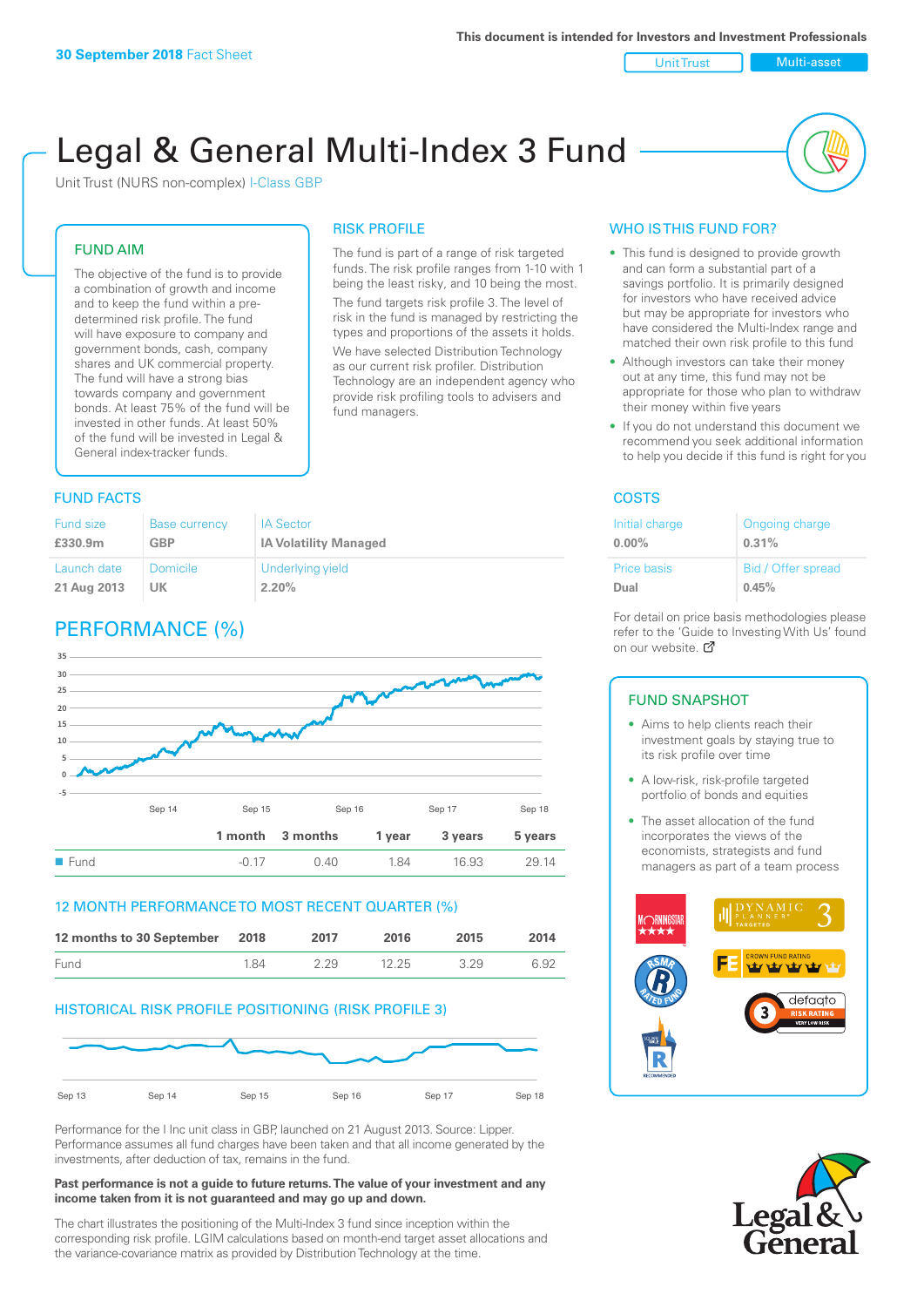# Legal & General Multi-Index 3 Fund

Unit Trust (NURS non-complex) I-Class GBP

## PORTFOLIO BREAKDOWN

All data source LGIM unless otherwise stated. Totals may not sum due to rounding.





#### FUND MANAGERS

The fund managers have responsibility for managing the multi-index fund range. They are part of the Multi-Asset Funds (MAF) team in LGIM. This team focuses on designing and managing multi-asset funds that are tailored to match the specific objectives of various client types. The team sits within a wider Asset Allocation team which combines both depth of experience with a broad range of expertise from different fields, including fund management, investment consulting and risk management roles.

# TOP 10 HOLDINGS (%)

| L&G Global Inflation Linked Bond Index Fund            | 11.6 |
|--------------------------------------------------------|------|
| <b>LGIM Sterling Liquidity Fund Class 1</b>            | 11.1 |
| L&G All Stocks Gilt Index Trust                        | 8.8  |
| L&G Sterling Corporate Bond Index Fund                 | 8.5  |
| L&G Short Dated Sterling Corporate Bond Index Fund     | 7.2  |
| <b>LGIM Global Corporate Bond Fund</b>                 | 6.5  |
| L&G Emerging Markets Government Bond (US\$) Index Fund | 6.0  |
| L&G US Index Trust                                     | 4.5  |
| <b>L&amp;G UK Property Fund</b>                        | 4.4  |
| L&G UK Index Trust                                     | 4.1  |